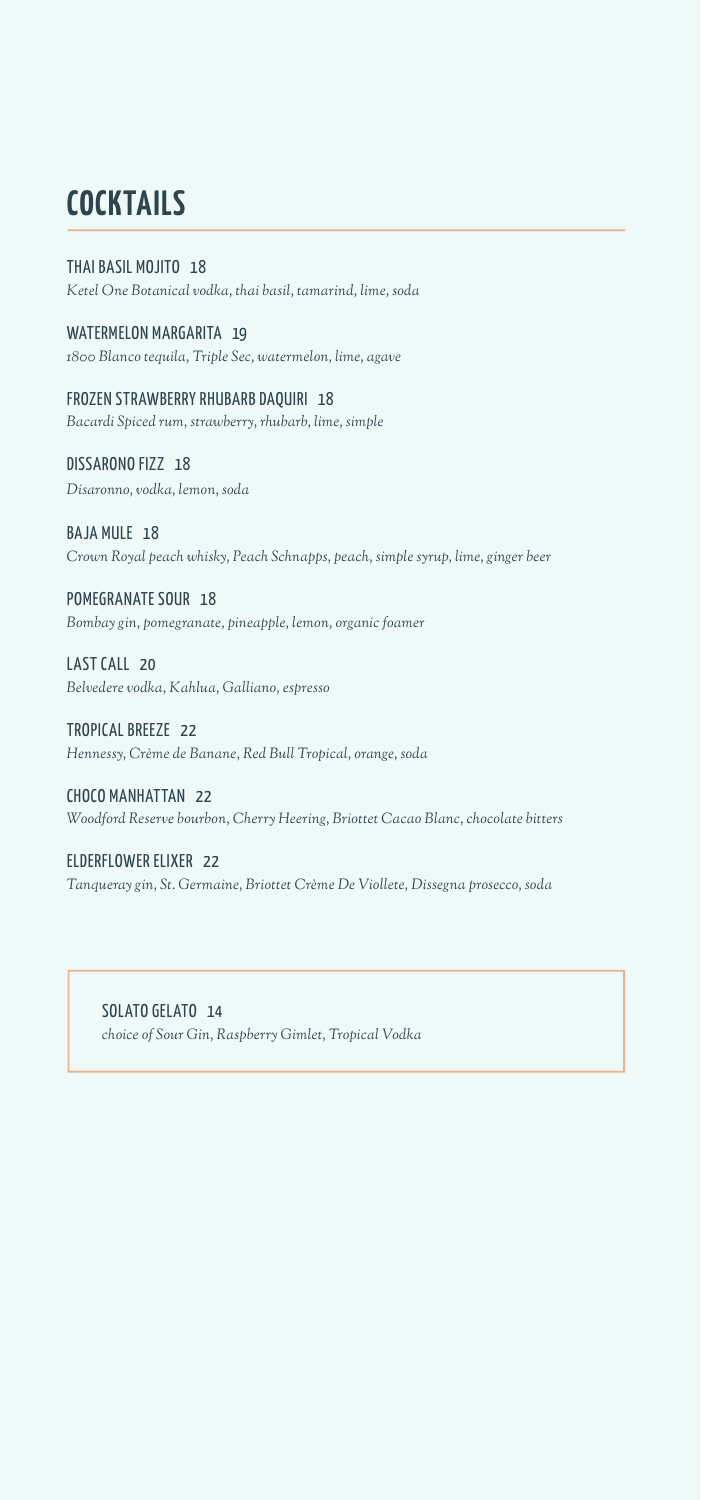## **BOTTLED BEER**

| <b>BUD LIGHT</b><br>355ml                  | 11 |
|--------------------------------------------|----|
| MILL ST. ORGANIC<br>34Iml                  | 11 |
| CORONA<br>330ml                            | 11 |
| NEGRA MODELO<br>355ml                      | 11 |
| <b>LAGUNITAS IPA</b><br>34Iml              | 11 |
| HOEGAARDEN WHEAT<br>330ml                  | 11 |
| <b>GUINNESS</b><br>440ml                   | 11 |
| <b>BRICKWORK CIDER BATCH 1904</b><br>473ml | 13 |
|                                            |    |

# **DRAUGHT BEER**

| <b>STELLA ARTOIS</b> |    |
|----------------------|----|
| 1407                 | 11 |
| 200                  | 13 |
|                      |    |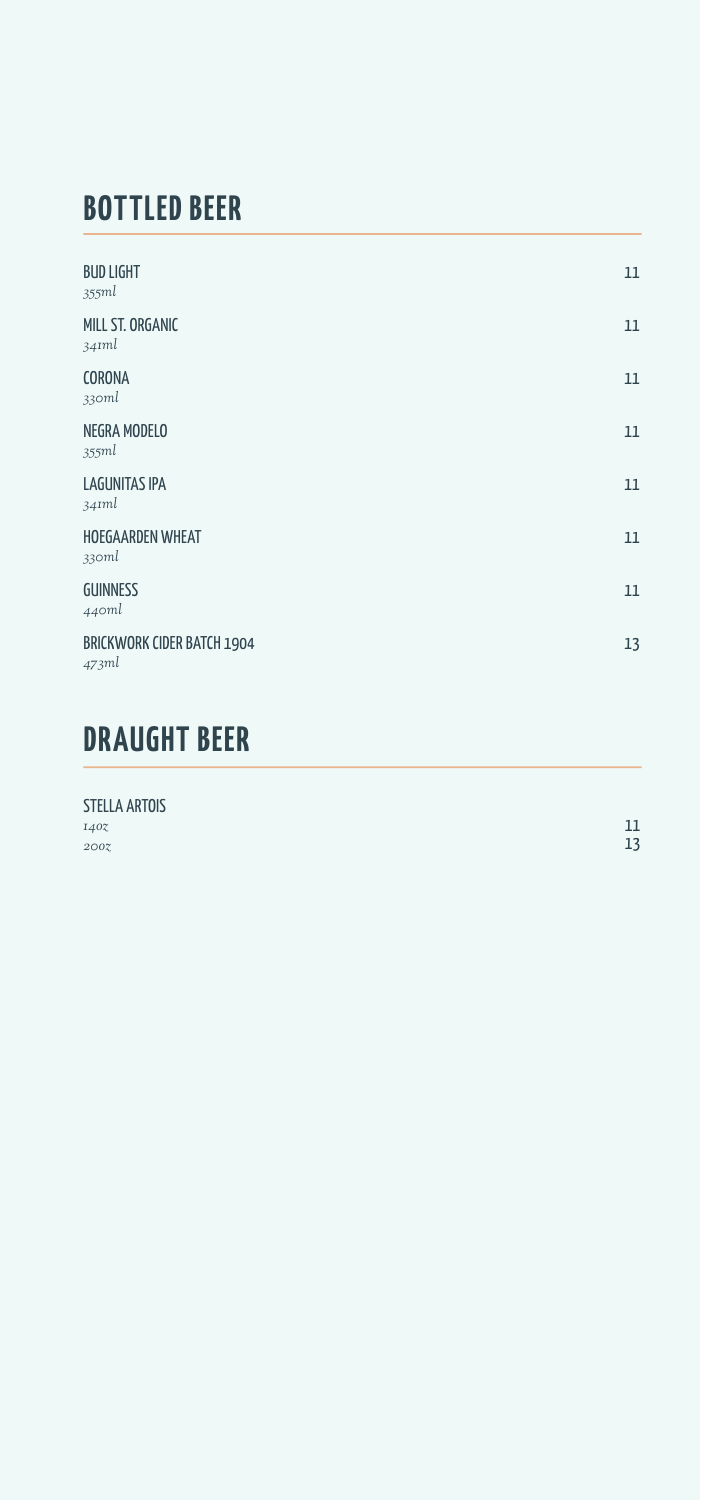## **SPARKLING BY THE GLASS**

| LA MARCA ROSÉ PROSECCO<br>Veneto, Italy, NV                 | 17 |
|-------------------------------------------------------------|----|
| DISSEGNA PROSECCO<br>Veneto, Italy, NV                      | 18 |
| MOËT & CHANDON BRUT IMPERIAL<br>Champagne, France, NV       | 47 |
| VEUVE CLICQUOT PONSARDIN BRUT ROSÉ<br>Champagne, France, NV | 57 |

5oz 9oz BTL

5oz

5oz 9oz BTL

5oz 9oz BTL

# **WHITE BY THE GLASS**

| TFRRF GAIF PINOT GRIGIO<br>Veneto, Italy, 2018                            | 16 | 26 | 80  |
|---------------------------------------------------------------------------|----|----|-----|
| <b>FLAT ROCK CELLARS RIESLING</b><br>VOA, Twenty Mile Bench, Canada, 2018 | 17 | 28 | 85  |
| TERRANOBLE SAUVIGNON BLANC RESERVA<br>Maule Valley, Chile, 2020           | 18 | 30 | 90  |
| SOLID GROUND CHARDONNAY<br>Lodi, California, United States, 2018          | 19 | 31 | 95  |
| PFARCE PREDHOMME CHENIN BI ANC<br>Stellenbosch, South Africa, 2018        | 21 | 32 | 100 |
| <b>BOUCHARD PÈRE &amp; FILS PETIT CHABLIS</b><br>Burgundy, France, 2017   | 21 | 33 | 105 |

# **ROSÉ BY THE GLASS**

| <b>IDIART ESPERANCE</b><br>Vin De France, 2020                            | 18 30     | - 90 |
|---------------------------------------------------------------------------|-----------|------|
| PEARL MORISSETTE ROSELANA<br>VQA Niagara Peninsula, Ontario, Canada, 2019 | 21 33 105 |      |

#### **RED BY THE GLASS**

| CALLIA ALTA MALBEC<br>Tullum Valley, San-Juan, Argentina, 2018                      | 16 | 26 | 80  |
|-------------------------------------------------------------------------------------|----|----|-----|
| FERNANDO GARCIA BODEGAS ONDALAN TEMPRANILLO CRIANZA<br>Rioja, Spain, 2018           | 17 | 28 | 85  |
| COASTAL VINES PINOT NOIR<br>California, 2017                                        | 18 | 30 | 90  |
| PARDUCCI SMALL LOT CABERNET SAUVIGNON<br>Mendocino, California, United States, 2017 | 19 | 31 | 95  |
| VECCHIA CANTINA CHIANTI<br>DOCG Riserva, Tuscany, Italy 2016                        | 20 | 32 | 100 |
| PEARL MORISSETTE PRIMESALITIER<br>VQA Niagara Peninsula, Ontario, Canada, 2019      | 21 | 33 | 105 |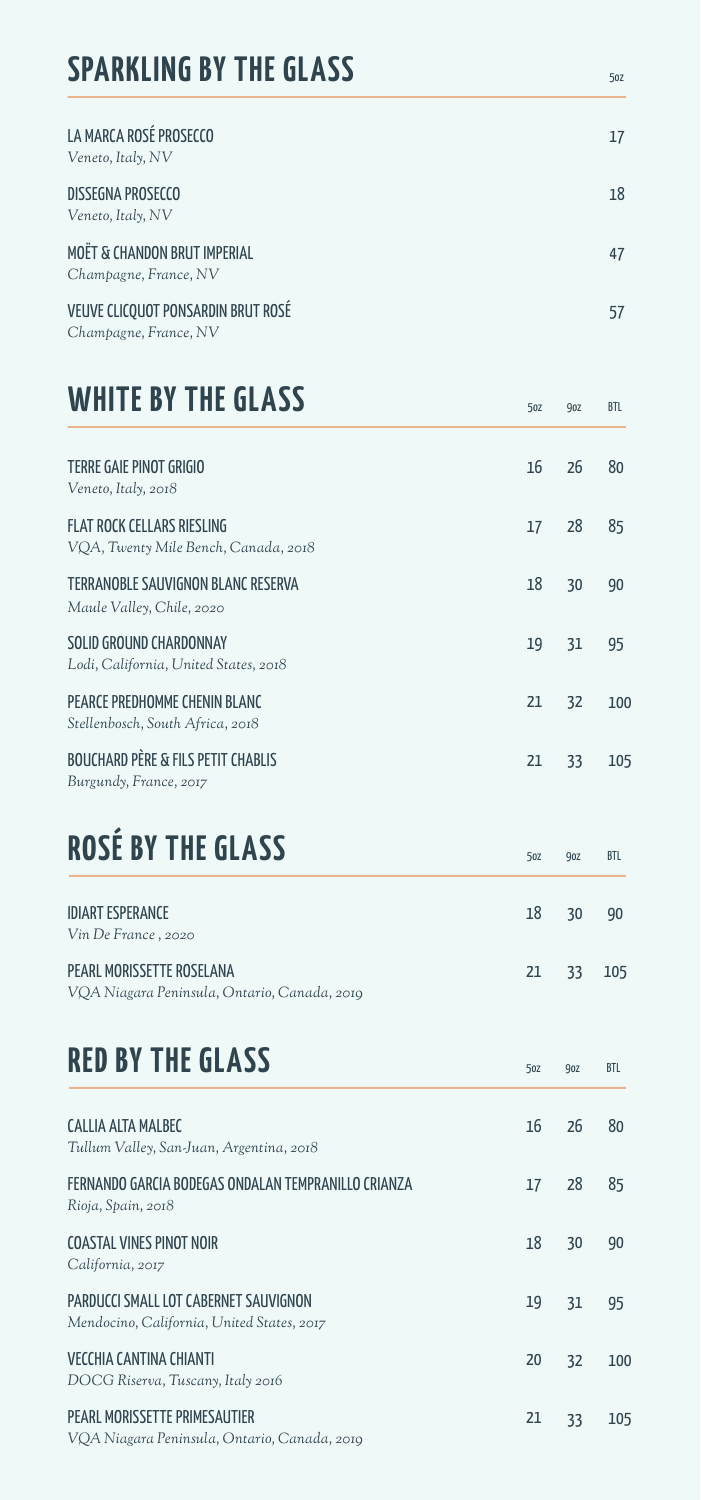| <b>SHERRY, PORT, SWEET AND FORTIFIED</b>                                | 20Z |
|-------------------------------------------------------------------------|-----|
| <b>BODEGAS VALDESPINO FINO INOCENTE</b><br>Jerez, Spain                 | 12  |
| LUSTAU LOS ARCOS AMONTILLADO<br>Jerez, Spain                            | 12  |
| <b>GRAHAM'S LATE BOTTLE VINTAGE PORT</b><br>Douro, Portugal             | 12  |
| CAVE SPRING INDIAN SUMMER RIESLING<br>Beamsville Bench, Ontario, Canada | 14  |
| <b>CHÂTEAU DUDON SAUTERNES</b><br>Sauternes, France                     | 14  |
| <b>GRAHAM'S 10 YEAR OLD TAWNY PORT</b><br>Douro, Portugal               | 15  |
| <b>GRAHAM'S 20 YEAR OLD TAWNY PORT</b><br>Douro, Portugal               | 18  |

### **BY THE BOTTLE** SPARKLING

| <b>FIOL PROSECCO</b><br>Veneto, Italy, NV                                | 80  |
|--------------------------------------------------------------------------|-----|
| LA MARCA ROSÉ PROSECCO<br>Veneto, Italy, NV                              | 85  |
| <b>DISSEGNA PROSECCO</b><br>Veneto, Italy, NV                            | 85  |
| <b>MIONETTO PROSECCO</b><br>Treviso, Veneto, Italy, NV                   | 90  |
| <b>BARONS DE ROTHSCHILD 375 ML</b><br>Champagne, France, NV              | 135 |
| <b>TARLANT BRUT RÉSERVE</b><br>Champagne, France, NV                     | 155 |
| DEVAUX GRAND RÉSERVE<br>Champagne, France, NV                            | 180 |
| MOËT & CHANDON BRUT IMPERIAL<br>Champagne, France, NV                    | 230 |
| VEUVE CLICQUOT PONSARDIN BRUT<br>Champagne, France, NV                   | 235 |
| <b>MOËT &amp; CHANDON BRUT ROSÉ</b><br>Champagne, France, NV             | 300 |
| VEUVE CLICQUOT PONSARDIN BRUT ROSÉ<br>Champagne, France, NV              | 320 |
| POL ROGER BRUT RÉSERVE<br>Champagne, France, NV                          | 270 |
| AGRAPART TERROIRS BLANC DE BLANC BRUT GRAND CRU<br>Champagne, France, NV | 335 |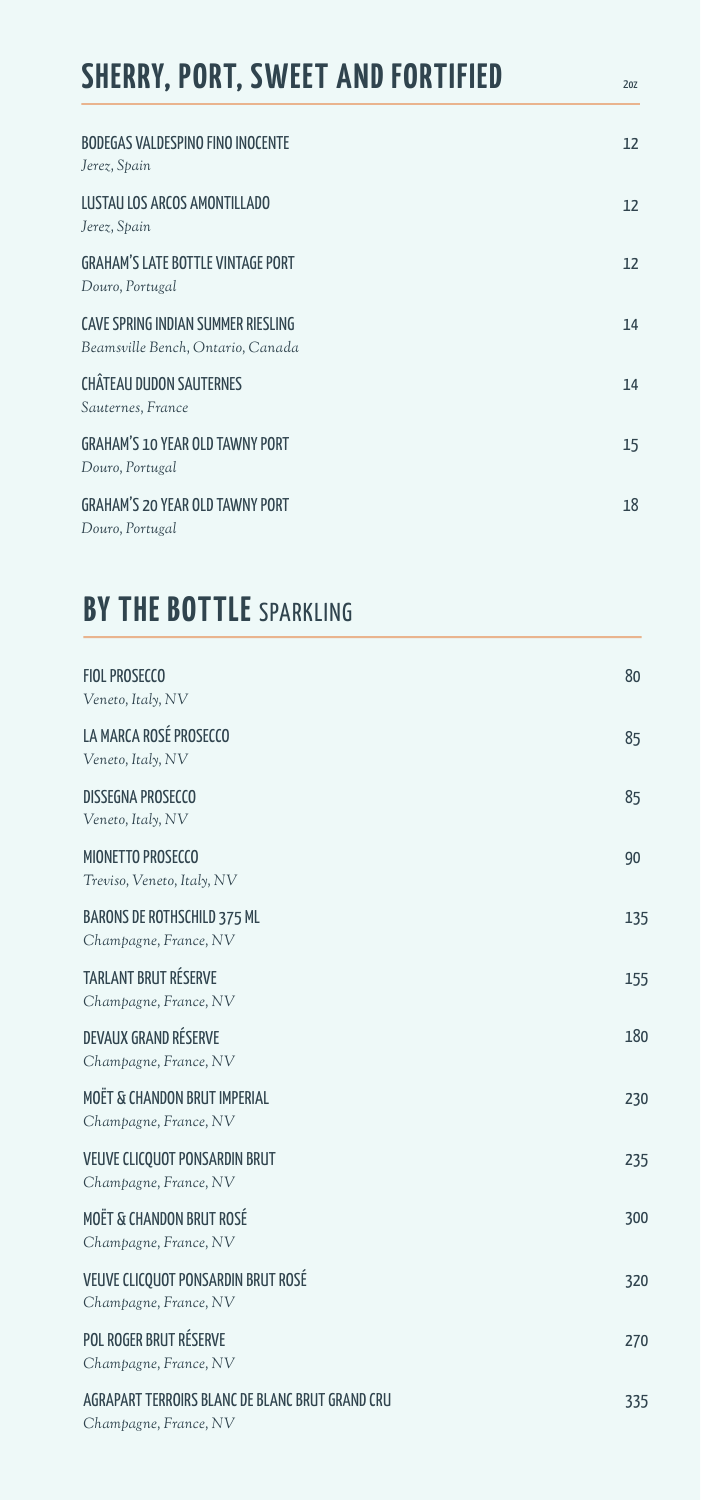### **BY THE BOTTLE** SPARKLING

| LAURENT-PERRIER CUVÉE BRUT ROSÉ<br>Champagne, France, NV     | 385 |
|--------------------------------------------------------------|-----|
| DOM PÉRIGNON BRUT VINTAGE CHAMPAGNE<br>Champagne, France, NV | 840 |
| KRUG GRAND CUVÉE BRUT<br>Champagne, France, NV               | 945 |

### **BY THE BOTTLE** ROSÉ

| - Canada -    |     |
|---------------|-----|
|               | 105 |
|               |     |
|               |     |
| - France -    |     |
|               | 90  |
|               |     |
|               | 95  |
|               |     |
|               | 120 |
|               |     |
|               | 120 |
|               |     |
|               |     |
| - Australia - |     |
|               |     |

130

SMALLFRY *Vine Vale, Barossa Valley, 2017*

# **BY THE BOTTLE** CHARDONNAY

| - United States -                                             |     |
|---------------------------------------------------------------|-----|
| SOLID GROUND<br>Lodi, California, 2018                        | 95  |
| SCHUG CARNEROS ESTATE WINERY<br>Sonoma Coast, California 2019 | 145 |
| STOLLER FAMILY ESTATES<br>Dundee Hills, Oregon, 2014          | 155 |
| <b>MATTHIASSON</b><br>Napa Valley, California, 2017           | 220 |
| <b>GRGICH HILLS</b><br>Napa Valley, California, 2014          | 240 |
| PAI MAZ ESTATES 'AMALIA'<br>Napa Valley, California, 2016     | 370 |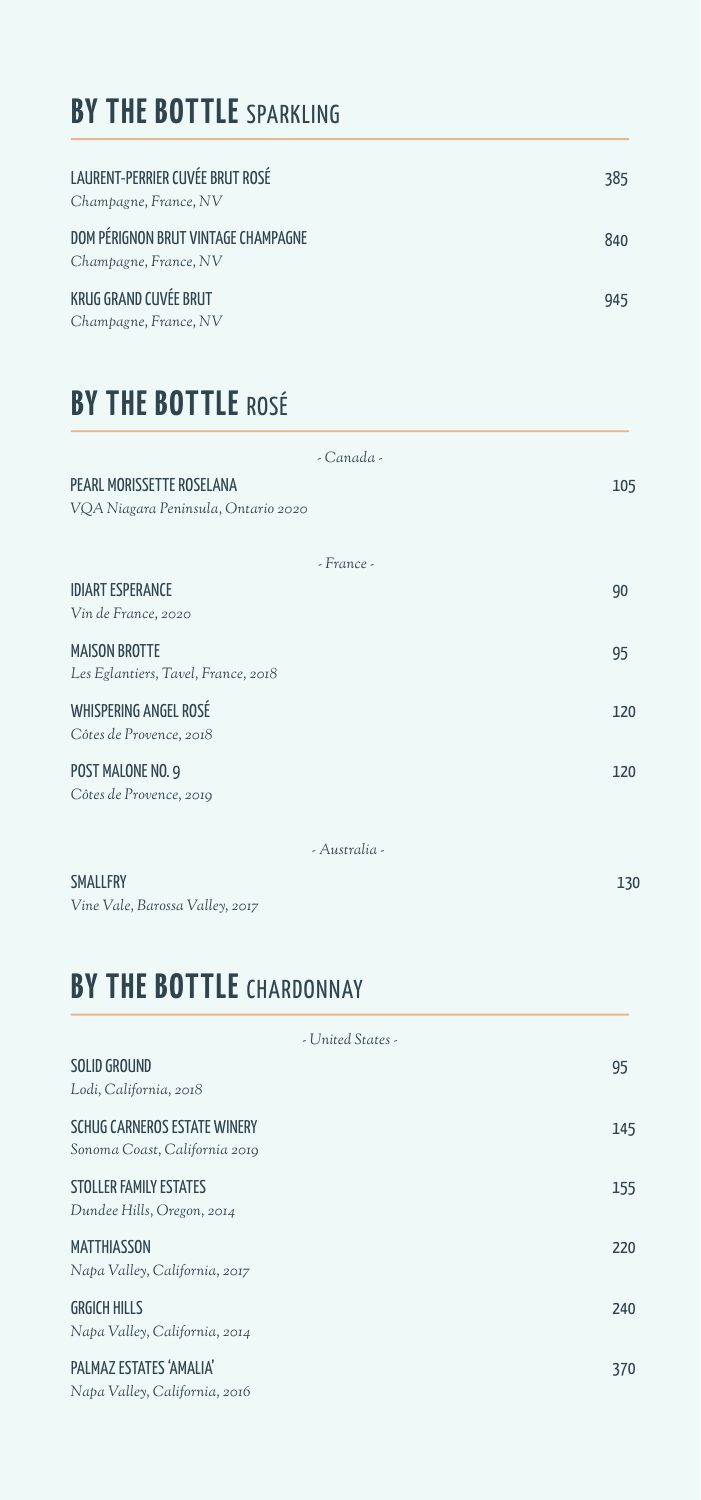# **BY THE BOTTLE** CHARDONNAY

| - Canada -                                                                                      |     |
|-------------------------------------------------------------------------------------------------|-----|
| NICHOLAS PEARCE '3XP'<br>Niagara Peninsula, Ontario, 2016                                       | 90  |
| WISMER VINEYARD '2027 CELLARS'<br>Niagara Peninsula, Ontario, 2017                              | 75  |
| PEARL MORISSETTE METIS BLANC<br>Niagara Pennisula, Ontario 2017                                 | 100 |
| <b>PEARL MORISSETTE FOUGUE</b><br>Niagara Pennisula, Ontario 2018                               | 140 |
| - France -                                                                                      |     |
| <b>BOUCHARD PÈRE &amp; FILS PETIT CHABLIS</b><br>Burgundy, 2017                                 | 105 |
| DOMAINE DES DEUX ROCHES BOURGOGNE TRADITIONELLE<br>Davayé, Côte de Beaune, Burgundy, 2015       | 110 |
| <b>DOMAINE BACHELIER</b><br>Chablis, Burgundy, 2019                                             | 145 |
| DOMAINE JFAN BOLIRDY<br>Côtes du Jura, 2014                                                     | 155 |
| CHÂTEAU DE MALIGNY 'CRU VAU DE VEY'<br>Chablis Ier Cru, Burgundy, 2017                          | 165 |
| CHRISTIAN MOREAU LES CLOS 'CLOS DES HOSPICES'<br>Chablis Grand Cru, Burgundy, 2017              | 320 |
| DOMAINE LEFLAIVE 'LES FOLATIÈRES'<br>Puligny-Montrachet Ier Cru, Côte de Beaune, Burgundy, 2015 | 595 |

### **BY THE BOTTLE RIESLING**

| - Canada -                                                            |     |
|-----------------------------------------------------------------------|-----|
| SOLID GROUND<br>Niagara Peninsula, Ontario, 2017                      | 80  |
| PEARL MORISSETTE "IRREVERENCE"<br>VOA Niagara Peninsula, Ontario 2017 | 105 |
| PEARL MORISSETTE OXYDE<br>VOA Niagara Peninsula, Ontario 2010         | 105 |

*- France -*

#### PAUL ZINCK 'PORTRAIT' 95

*Alsace, 2017*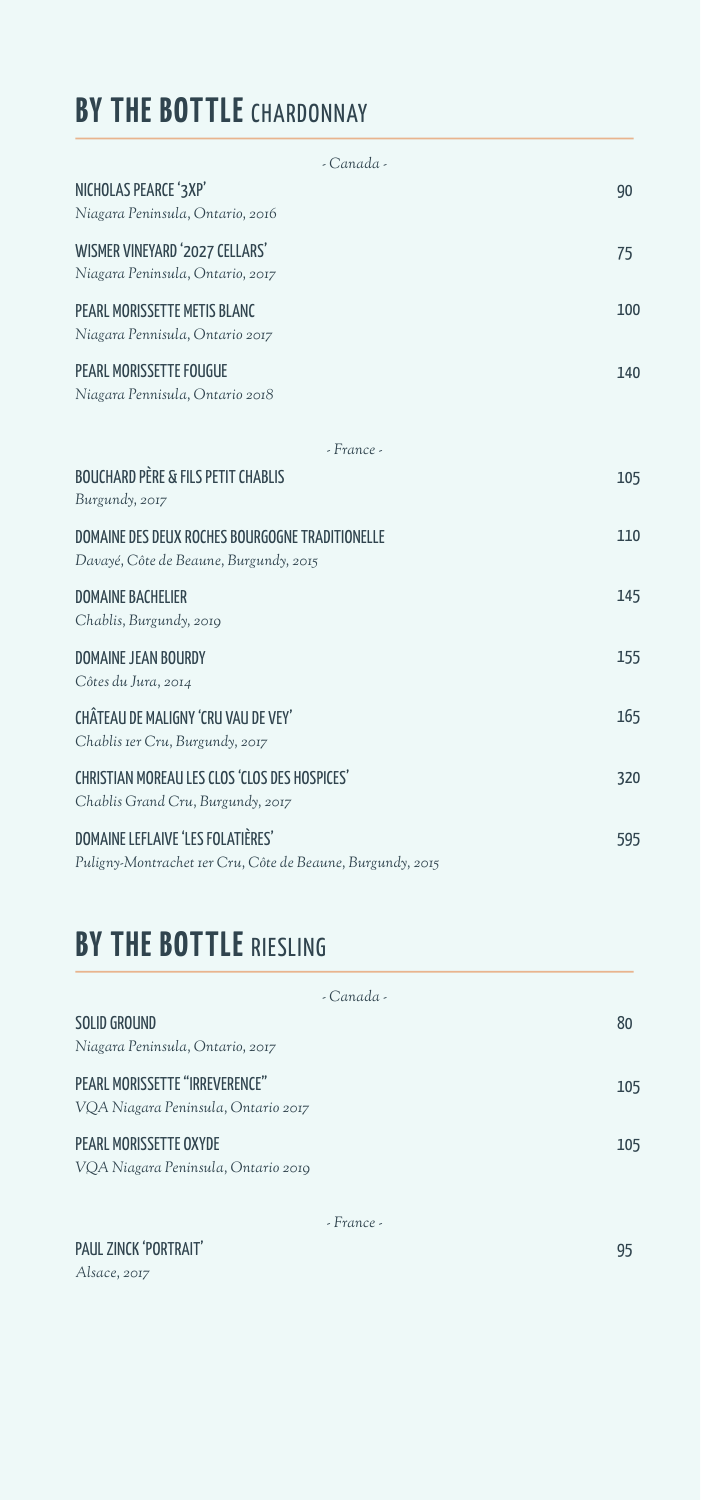# **BY THE BOTTLE** SAUVIGNON BLANC

| Chile                                                                 |     |
|-----------------------------------------------------------------------|-----|
| TERRANOBLE SAUVIGNON BLANC RESERVA<br>Maule Valley, 2020              | 90  |
| - New Zealand -                                                       |     |
| <b>ASTROLABE</b><br>Marlborough, Awatere Valley, 2017                 | 95  |
| <b>CLOUDY BAY</b><br>Marlborough, 2017                                | 135 |
| $-$ France $-$                                                        |     |
| <b>CHÂTEAU HAUT-GRELOT</b><br>Saint-Ciers-sur-Gironde, Bordeaux, 2018 | 85  |
| <b>JOSEPH MELLOT</b><br>Sancerre, Loire Valley, 2019                  | 125 |

### **BY THE BOTTLE** PINOT GRIGIO

| $-Italy -$                     |     |
|--------------------------------|-----|
| <b>TERRE GAIE</b>              | 80  |
| Veneto, 2018                   |     |
| <b>MOSOLE</b>                  | 85  |
| Veneto, 2018                   |     |
| <b>RAMORO</b>                  | 105 |
| Terre di Chieti, Abruzzo, 2020 |     |
| <b>VENICA &amp; VENICA</b>     | 140 |
| Friuli-Venezia, 2018           |     |

## **BY THE BOTTLE OTHER WHITE VARIETALS**

| $-It$ aly -                                      |     |
|--------------------------------------------------|-----|
| JERMANN 'VINTAGE TUNINA'<br>Collio, Friuli, 2016 | 350 |
| - South Africa -                                 |     |
| PEARCE PREDHOMME CHENIN BLANC                    | 100 |
| Stellenbosch, 2018                               |     |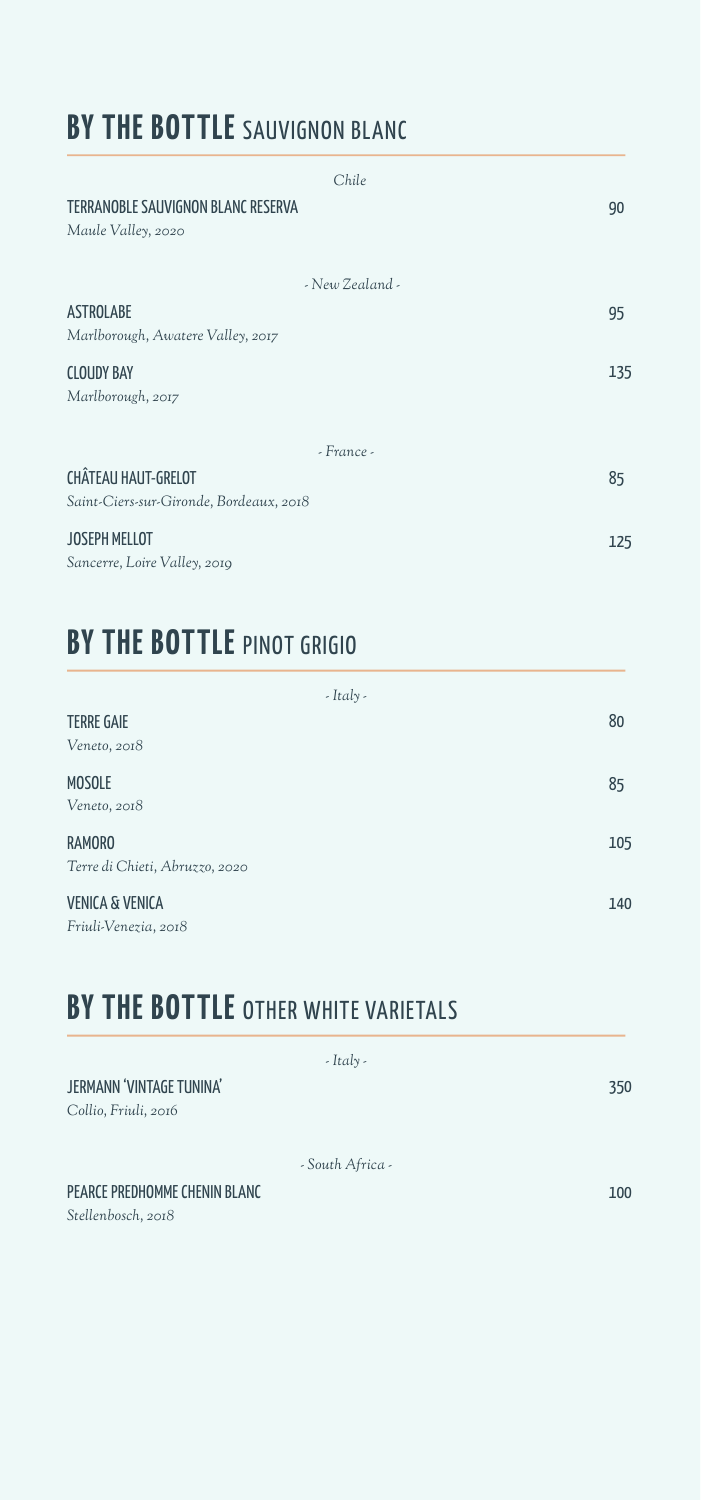# **BY THE BOTTLE OTHER WHITE VARIETALS**

| - France -                                        |     |
|---------------------------------------------------|-----|
| <b>CHAMPALOU CHENIN BLANC</b>                     | 130 |
| Vouvray, Loire Valley, 2017                       |     |
| DOMAINE HUFT 'I F MONT' MOFI LEUX CHENIN BLANC    | 285 |
| Vouvray, Loire Valley, 2009                       |     |
| M. CHAPOUTIER 'CHANTE-ALOUETTE' MARSANNE/ROUSSANE | 305 |
| Hermitage, Rhône Valley, 2016                     |     |

#### **BY THE BOTTLE** CABERNET SAUVIGNON / FRANC AND BLENDS

| - France -                                                                              |     |
|-----------------------------------------------------------------------------------------|-----|
| DOMAINE CHARLES JOGUET 'SILENES'<br>Chinon, Loire Valley, 2016                          | 105 |
| CHATEAU LA MISSION 'LALANDE DE POMEROL'<br>Pomerol, Bordeaux, 2012                      | 140 |
| <b>CHÂTEAU HAUT SELVE</b><br>Graves, Bordeaux, 2016                                     | 160 |
| CHÂTEAU DU MOULIN NOIR<br>Montagne-Saint-Émilion, Bordeaux, 2011                        | 165 |
| <b>CONFIDENCES DE PRIEURÉ LICHINE</b><br>Margaux, Bordeaux, 2015                        | 220 |
| <b>CHÂTEAU LASSEGUE</b><br>Saint-Émilion Grand Cru, Bordeaux, 2009                      | 350 |
| - United States -                                                                       |     |
| PARDUCCI SMALL LOT CABERNET SAUVIGNON<br>Mendocino, California, 2017                    | 95  |
| SILVER TRAIL CABERNET SAUVIGNON<br>California, 2016                                     | 100 |
| SOLID GROUND CABERNET SAUVIGNON<br>Lodi, California, 2016                               | 120 |
| THREAD COUNT CABERNET SAUVIGNON<br>Napa Valley, California, 2017                        | 160 |
| CLOS DII VAL<br>Stag's Leap District, Napa Valley, California, 2015                     | 265 |
| PETER FRANUS CABERNET SAUVIGNON<br>Napa Valley, California, 2016                        | 275 |
| FREEMARK ABBEY CABERNET SAUVIGNON<br>Napa Valley, California, 2014                      | 265 |
| SHAFER CABERNET SAUVIGNON/MERLOT<br>Stag's Leap District, Napa Valley, California, 2016 | 350 |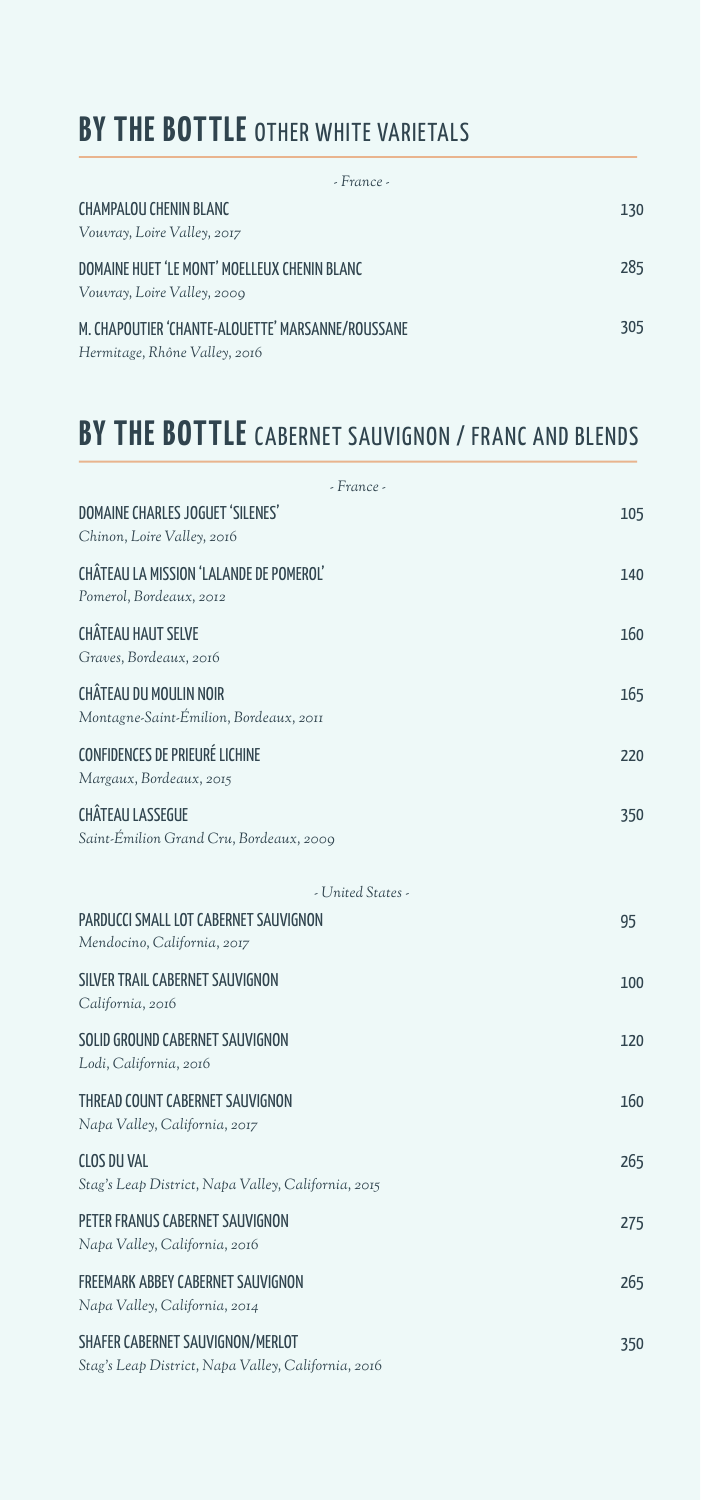# **BY THE BOTTLE** CABERNET SAUVIGNON / FRANC AND BLENDS

| - United States -                                                                           |     |
|---------------------------------------------------------------------------------------------|-----|
| CAYMUS<br>Napa Valley, California, 2017 (IL)                                                | 357 |
| <b>CLIFF LEDE CABERNET SAUVIGNON</b><br>Stag's Leap District, Napa Valley, California, 2016 | 405 |
| RAY SIGNORELLO ESTATE CABERNET SAUVIGNON<br>Napa Valley, California, 2016                   | 520 |
| SILVER OAK CABERNET SAUVIGNON<br>Oakville, California, 2014                                 | 624 |
| - Canada -                                                                                  |     |
| MISSION HILL RÉSERVE MERLOT<br>Okanagan Valley, British Columbia, 2016                      | 95  |
| PEARL MORISSETTE 'RESSAC' CABERNET FRANC<br>Niagara Peninsula, Ontario, 2019                | 150 |
| MISSION HILL 'OCULUS'<br>Okanagan Valley, British Columbia, 2013                            | 360 |

# **BY THE BOTTLE** PINOT NOIR

| - France -                                                                           |     |
|--------------------------------------------------------------------------------------|-----|
| CLAUDE RIFFAULT 'LA NOUE'<br>Sancerre, 2017                                          | 160 |
| LOUIS JADOT 'LES BOUDOTS'<br>Nuits Saint George, Beaune, Burgundy, 2011              | 550 |
| - United States -                                                                    |     |
| <b>COASTAL VINES PINOT NOIR</b><br>California, 2017                                  | 90  |
| SCHLIG CARNEROS ESTATE WINERY<br>Sonoma Coast, California, 2019                      | 140 |
| ETUDE 'GRACE BENOIST RANCH'<br>Carneros, Napa Valley, California, 2015               | 220 |
| <b>FRANK FAMILY VINFYARDS</b><br>Carneros, Napa Valley, California, 2017             | 240 |
| LOUIS JADOT 'RESONANCE'<br>Yamhill-Carlton District, Willamette Valley, Oregon, 2013 | 315 |
| DOMAINE SERENE 'EVENSTAD RESERVE'<br>Dundee Hills, Willamette Valley, Oregon, 2016   | 360 |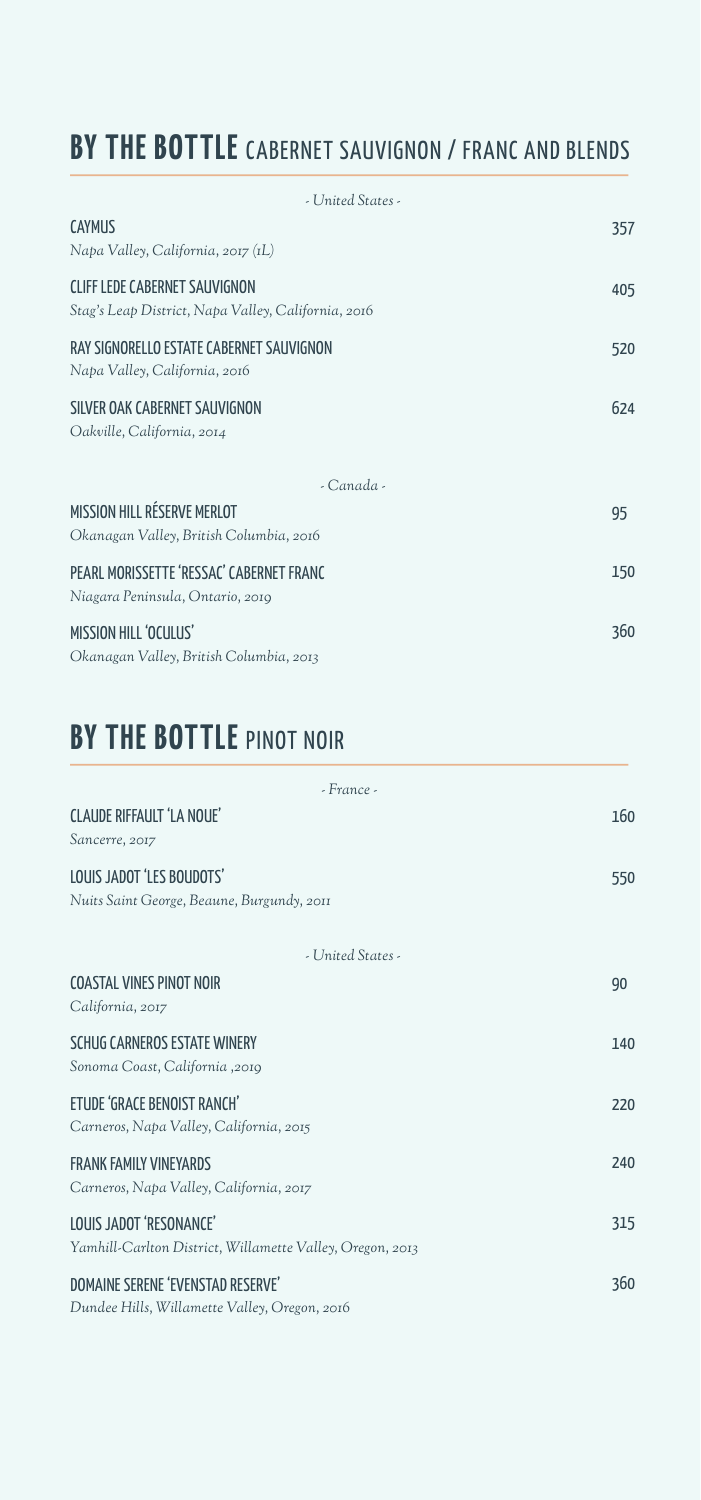### **BY THE BOTTLE** PINOT NOIR

| - New Zealand -                     |     |
|-------------------------------------|-----|
| <b>OPAWA</b>                        | 80  |
| Marlborough, 2017                   |     |
|                                     |     |
| $-Canada$                           |     |
| <b>CREW SAUVAGE</b>                 | 80  |
| Niagara Peninsula, Ontario, 2018    |     |
| PEARL MORISSETTE "METIS ROUGE"      | 100 |
| VQA Niagara Peninsula, Ontario 2017 |     |
|                                     |     |
| $-$ Italy -                         |     |
| J HOFSTATTER PINOT NERO 'MECZAN'    | 125 |

*Alto-Adige, 2018*

# **BY THE BOTTLE** SHIRAZ / SYRAH AND RHÔNE VARIETALS

| - France -                                                                  |     |
|-----------------------------------------------------------------------------|-----|
| <b>DOMAINE CHANTE-PERDRIX</b><br>Châteauneuf-du-Pape, Rhône Valley, 2015    | 160 |
| JEAN-LUC COLOMBO 'TERRES BRÛLÉES'<br>Cornas, Rhône Valley, 2014             | 245 |
| JEAN-LOUIS CHAVE 'FARCONNET'<br>Hermitage, Rhône Valley, 2014               | 250 |
| DOMAINE DE BONSERINE 'CUVÉE LA SERRASINE'<br>Côte Rôtie, Rhône Valley, 2015 | 260 |
| LES VINS DE VIENNE 'SOTANUM'<br>Collines Rhodaniennes, Rhône Valley, 2015   | 300 |
| - United States -                                                           |     |
| GUILD<br>Columbia Valley, Portland, Oregon, 2015                            | 105 |
| - Australia -                                                               |     |
| PENFOLDS BIN 128<br>Coonawarra, Limestone Coast, 2016                       | 185 |
| - South Africa -                                                            |     |
| PEARCE PREDHOMME SYRAH/CINSAULT<br>Stellenbosch, 2017                       | 80  |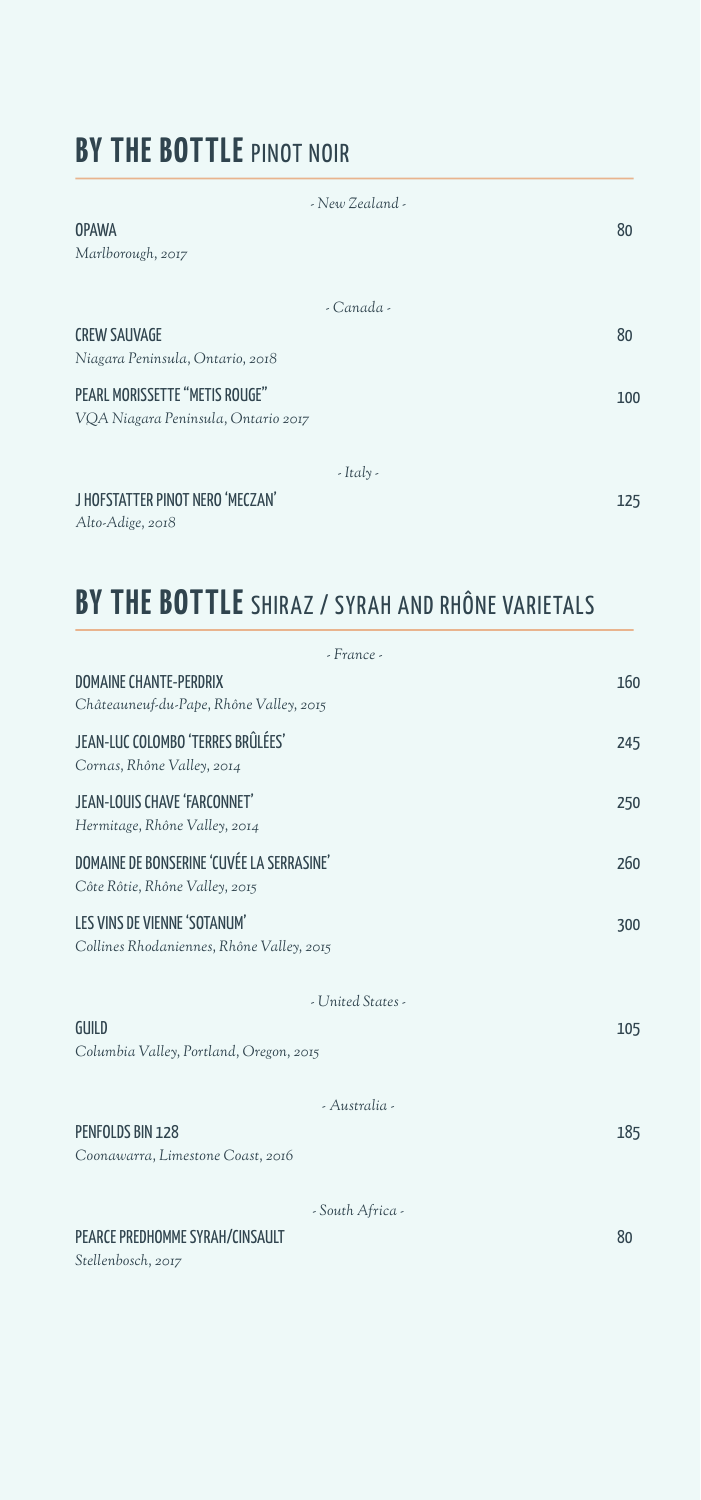### **BY THE BOTTLE NEBBIOLO**

| $-It$ aly -                |     |
|----------------------------|-----|
| RÉVA NEBBIOLO D'ALBA       | 125 |
| Monforte D'Alba 2017       |     |
| TENUTA MARTUCINO BAROLO    | 170 |
| Barolo, 2015               |     |
| <b>ELIO GRASSO</b>         | 200 |
| Monforte D'Alba, 2017      |     |
| <b>PUNSET BARBARESCO</b>   | 250 |
| Barbaresco, Piedmont, 2012 |     |
| RÉVA BAROLO                | 265 |
| Barolo, Piedmont 2015      |     |

#### **BY THE BOTTLE** SANGIOVESE AND BLENDS

| $-It$ aly -                                                          |     |
|----------------------------------------------------------------------|-----|
| <b>ORNELLAIA 'LE VOLTE'</b><br>Tuscany, 2016                         | 95  |
| <b>VECCHIA CANTINA CHIANTI</b><br>DOCG Riserva, Tuscany, Italy, 2016 | 100 |
| <b>ISOLE E OLENA</b><br>Chianti Classico, Tuscany, 2015              | 110 |
| QUERCIABELLA 'MONGRANA'<br>Maremma, Tuscany, 2016                    | 150 |
| POGIO FOCO SESÀ<br>Maremma, Tuscany, 2007                            | 170 |
| ANTINORI 'TIGNANFIIO'<br>Tuscany, 2015                               | 350 |

# **BY THE BOTTLE** CORVINA AND BLENDS

| $-It$ aly -                                                        |     |
|--------------------------------------------------------------------|-----|
| FUMANELLI 'VALPOLICELLA CLASSICO SUPERIORE'<br>Veneto, 2015        | 105 |
| ZIRONDA VALIPOLICELLA RIPASSO<br>Veneto, 2015                      | 125 |
| TOMMASO BUSSOLA AMARONE DELLA VALPOLICELLA<br><i>Veneto</i> , 2012 | 310 |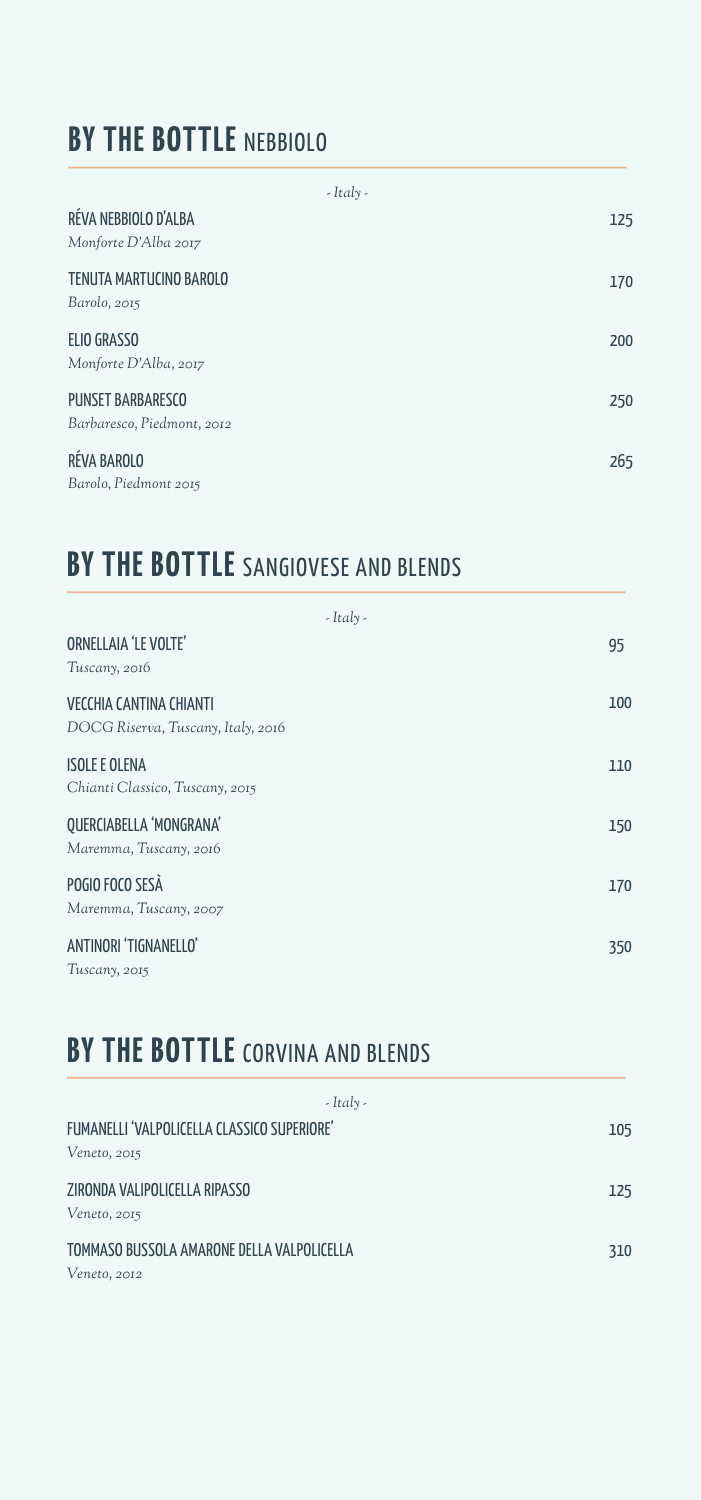### **BY THE BOTTLE OTHER RED VARIETALS**

| - Argentina -                                                               |     |
|-----------------------------------------------------------------------------|-----|
| CALLIA ALTA RESERVA MALBEC<br>Mendoza 2018                                  | 80  |
| - France -                                                                  |     |
| <b>CHÂTEAU LAMARTINE</b><br>Cahors, 2015                                    | 95  |
| <b>MARCEL LAPIERRE GAMAY</b><br>Morgon, Beaujolais, 2018                    | 195 |
| - Spain -                                                                   |     |
| NOCEDAL RESERVA<br>Rioja, 2008                                              | 145 |
| - United States -                                                           |     |
| <b>EDMEADES ZINFANDEL</b>                                                   | 120 |
| Mendocino County, California 2015                                           |     |
| BROC CELLARS 'LOVE RED' CARIGNAN/VALDIGUIE<br>North Coast, California, 2017 | 165 |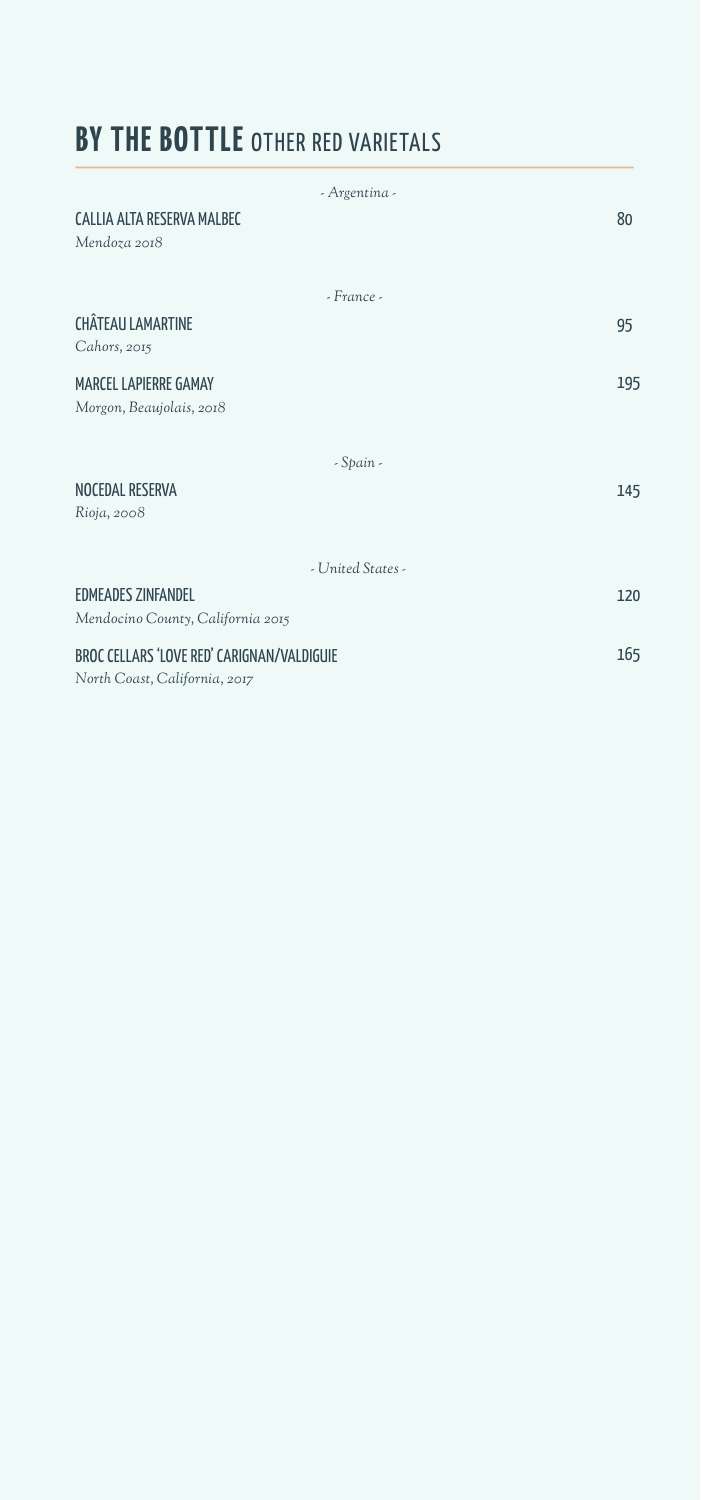## **SPIRITS** VODKA

| <b>CÎROC</b>          | 14 | 28 |
|-----------------------|----|----|
| <b>BELVEDERE</b>      | 14 | 28 |
| <b>GREY GOOSE</b>     | 14 | 28 |
| <b>KETEL ONE</b>      | 12 | 24 |
| TITO'S HANDMADE       | 13 | 26 |
| <b>WHEATLEY VODKA</b> | 12 | 24 |
|                       |    |    |

1oz 2oz

| <b>SPIRITS GIN</b>    | 10Z | 20Z |
|-----------------------|-----|-----|
|                       |     |     |
| <b>BOMBAY</b>         | 12  | 24  |
| <b>BOTANIST</b>       | 15  | 30  |
| HENDRICKS'            | 15  | 30  |
| ROMEO'S               | 12  | 24  |
| <b>STAR OF BOMBAY</b> | 14  | 28  |
| <b>TANQUERAY</b>      | 12  | 24  |
| TANQUERAY NO. 10      | 14  | 28  |
|                       |     |     |

| <b>SPIRITS RUM</b>    | 10 <sub>Z</sub> | 20Z |
|-----------------------|-----------------|-----|
| <b>RACARDI BI ACK</b> |                 |     |

| <b>UALANUI DLALIN</b>              | ᅭ  | 4  |
|------------------------------------|----|----|
| <b>BACARDI SPICED</b>              | 12 | 24 |
| <b>BACARDI SUPERIOR</b>            | 12 | 24 |
| CAPTAIN MORGAN DARK                | 12 | 24 |
| <b>CAPTAIN MORGAN WHITE</b>        | 12 | 24 |
| <b>CHAIRMAN'S RESERVE</b>          | 13 | 26 |
| DIPLOMATICO RESERVA EXCLUSIVA      | 15 | 30 |
| <b>FLOR DE CANA</b>                | 16 | 32 |
| <b>GOSLING'S BLACK SEAL</b>        | 12 | 24 |
| <b>LEGENDARIO</b>                  | 13 | 26 |
| RON ZACAPA 23 CENTENARIO           | 14 | 28 |
| THE REAL MCCOY                     | 18 | 36 |
| <b>WRAY &amp; NEPHEW OVERPROOF</b> | 12 | 24 |

| <b>SPIRITS TEQUILA</b>     | 10Z | 20Z |
|----------------------------|-----|-----|
|                            |     |     |
| 1800 REPOSADO              | 13  | 26  |
| 1800 SILVER                | 12  | 24  |
| CASAMIGOS AÑEJO            | 20  | 40  |
| <b>CASAMIGOS BLANCO</b>    | 16  | 32  |
| <b>CASAMIGOS REPOSADO</b>  | 18  | 36  |
| CASA MAESTRI AÑEJO         | 29  | 58  |
| <b>CASA MAESTRI BLANCO</b> | 23  | 46  |
| CASA MAESTRI REPOSADO      | 26  | 52  |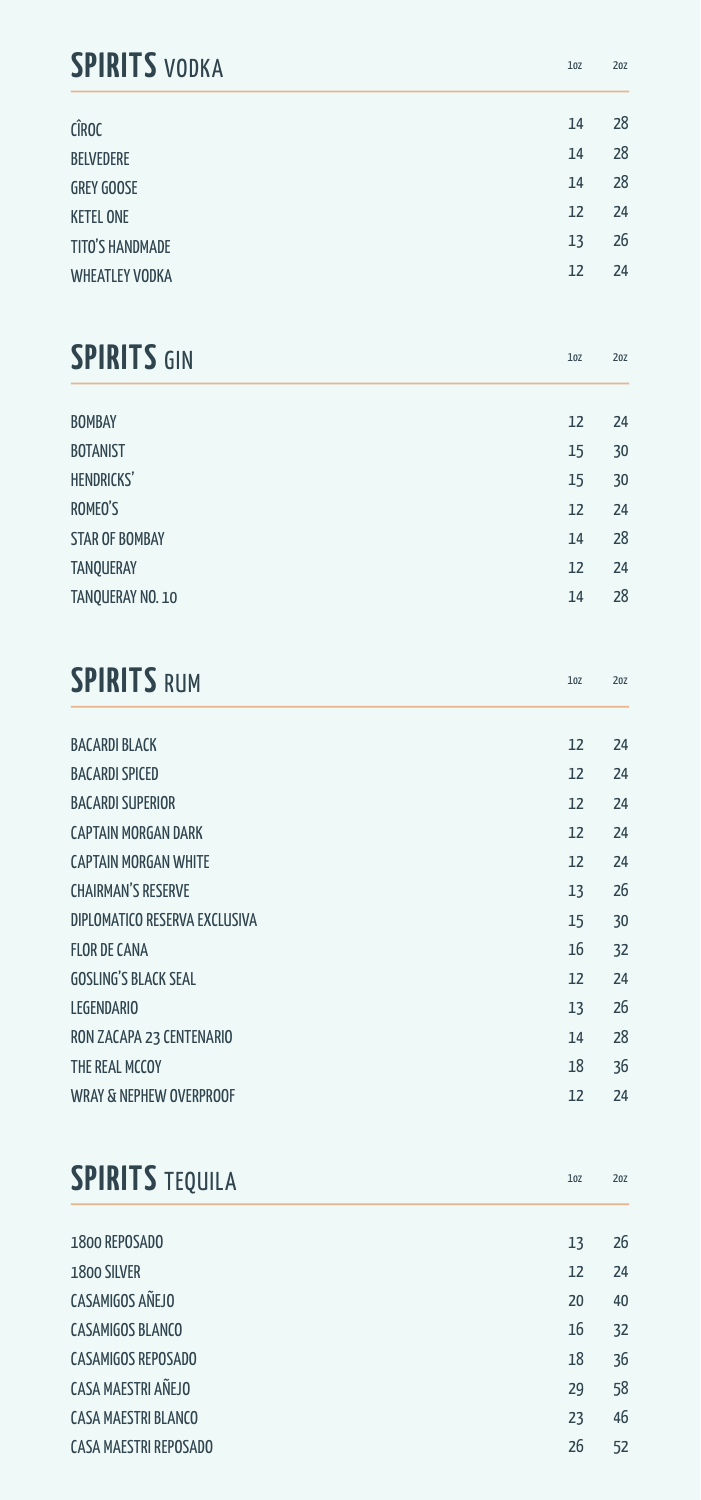| <b>SPIRITS TEQUILA</b>              | 10Z             | 20Z |
|-------------------------------------|-----------------|-----|
| <b>CLASE AZUL REPOSADO</b>          | 35              | 70  |
| <b>DON JULIO 1942</b>               | 30              | 60  |
| DON JULIO BLANCO                    | 18              | 36  |
| DON JULIO REPOSADO                  | 20              | 40  |
| HERRADURA SILVER TEQUILA            | 17              | 34  |
| <b>HERRADURA REPOSADO</b>           | 18              | 35  |
| LOS AZULEJOS BLANCO                 | 20              | 40  |
| LOS AZULEJOS MASTERPIECE 36 MONTHS  | 30              | 60  |
| LOS AZULEJOS REPOSADO               | 24              | 48  |
| PATRÓN AÑEJO                        | 22              | 44  |
| PATRÓN REPOSADO                     | 20              | 40  |
| PATRÓN SILVER                       | 18              | 36  |
| <b>GRAN PATRÓN SILVER</b>           | 45              | 90  |
| <b>SPIRITS MEZCAL</b>               | 10Z             | 20Z |
| LEYENDA DE OAXACA ANGUSTIFOLIA      | 14              | 28  |
| SOMBRA JOVEN ESPADIN                | 12              | 24  |
| YUU BAAL JOVEN ESPADIN              | 18              | 36  |
| YUU BAAL JOVEN TOBALA               | 27              | 54  |
| YUU BAAL JOVEN TEPEZTATE            | 36              | 72  |
| <b>SPIRITS BOURBON</b>              | 10 <sub>Z</sub> | 20Z |
| <b>EAGLE RARE</b>                   | 14              | 28  |
| <b>BASIL HAYDEN</b>                 | 14              | 28  |
| <b>BIII I FIT BOURBON</b>           | 12              | 24  |
| <b>BULLEIT BOURBON 10 YEAR</b>      | 13              | 26  |
| <b>BUFFALO TRACE</b>                | 12              | 24  |
| WOODFORD RESERVE DISTILLER'S SELECT | 14              | 28  |
| WOODFORD RESERVE DOUBLE OAKED       | 18              | 36  |
|                                     |                 |     |

| <b>SPIRITS BLENDED WHISKEY</b> | 10 <sub>Z</sub> | 20Z |
|--------------------------------|-----------------|-----|
|                                |                 |     |
| JOHNNIE WALKER BLACK           | 15              | 30  |
| JOHNNIE WALKER GOLD            | 19              | 38  |
| JOHNNIE WALKER PLATINUM        | 25              | 50  |
| JOHNNIE WALKER BLUE            | 45              | 90  |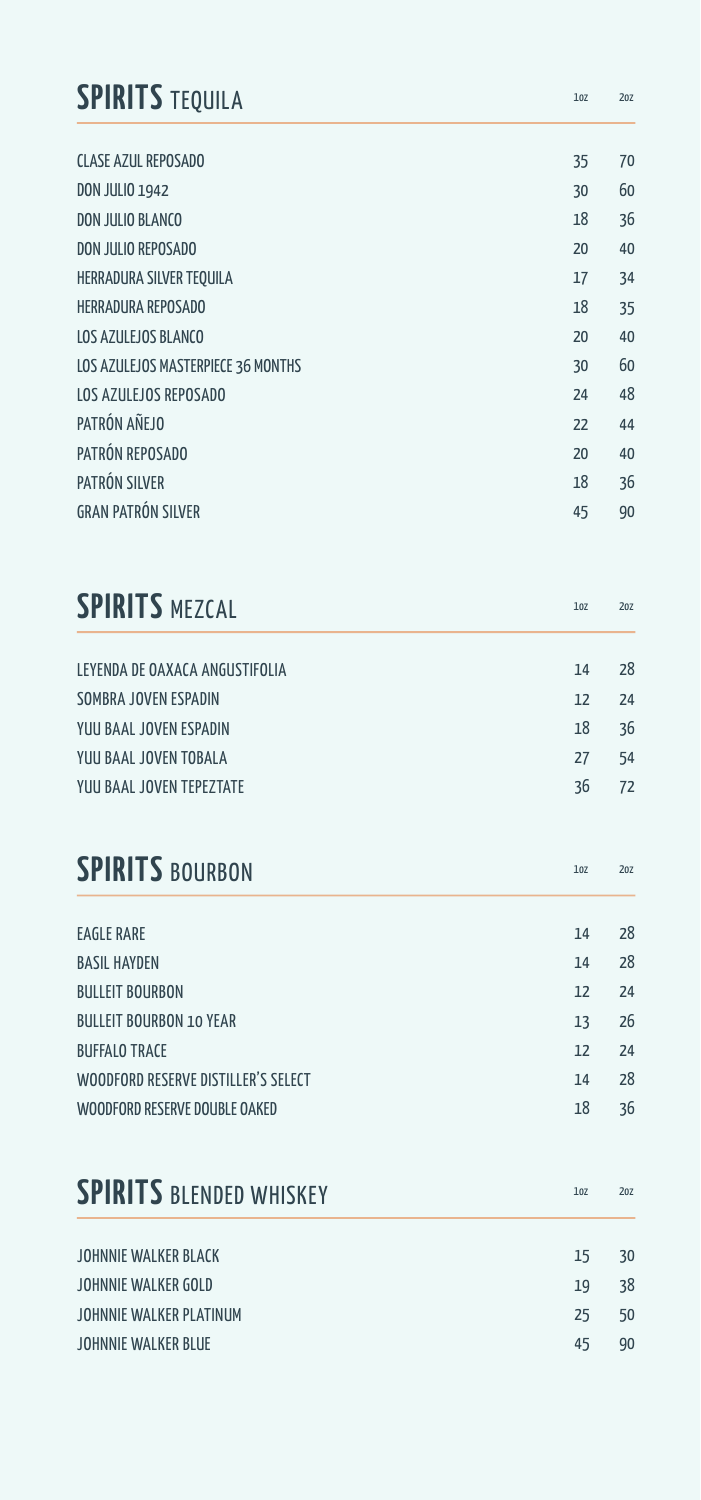| <b>SPIRITS IRISH WHISKEY</b>           | 10Z | 20Z |
|----------------------------------------|-----|-----|
| <b>GLENDALOUGH</b>                     | 12  | 24  |
| <b>SPIRITS RYE WHISKEY</b>             | 10Z | 20Z |
| <b>BULLEIT RYE</b>                     | 12  | 24  |
| <b>SAZERAC RYE</b>                     | 12  | 24  |
| <b>SPIRITS SINGLE MALT WHISKEY</b>     | 10Z | 20Z |
| <b>GLENDRONACH 12 YEAR</b>             | 17  | 34  |
| <b>GLENFIDDICH 12 YEAR</b>             | 15  | 30  |
| <b>GLENFIDDICH 21 YEAR</b>             | 60  | 120 |
| <b>MACALLAN 12 YEAR</b>                | 20  | 40  |
| MACALLAN GOLD                          | 18  | 36  |
| <b>MACALLAN SIENNA</b>                 | 36  | 72  |
| <b>SUNTORY TOKI</b>                    | 14  | 28  |
| WOODFORD RESERVE STRAIGHT MALT WHISKEY | 14  | 28  |
| <b>SPIRITS TENNESSEE WHISKEY</b>       | 10Z | 20Z |
| <b>JACK DANIEL'S</b>                   | 12  | 24  |
| <b>SPIRITS BRANDY/COGNAC</b>           | 10Z | 20Z |
| <b>HENNESSY VS</b>                     | 15  | 30  |
| <b>HENNESSY VSOP</b>                   | 22  | 44  |
| <b>HENNESSY XO</b>                     | 50  | 100 |
| <b>RÉMY 1738</b>                       | 24  | 48  |
| RÉMY MARTIN LOUIS XIII                 | 375 | 750 |
| RÉMY VSOP                              | 22  | 44  |
| RÉMY XO                                | 50  | 100 |
| <b>SPIRITS VERMOUTH</b>                | 10Z | 20Z |
| <b>LILLET BLANC</b>                    | 9   | 18  |
| <b>MARTINI SWEET</b>                   | 9   | 18  |
| <b>MARTINI BIANCO</b>                  | 9   | 18  |
| <b>MARTINI DRY</b>                     | 9   | 18  |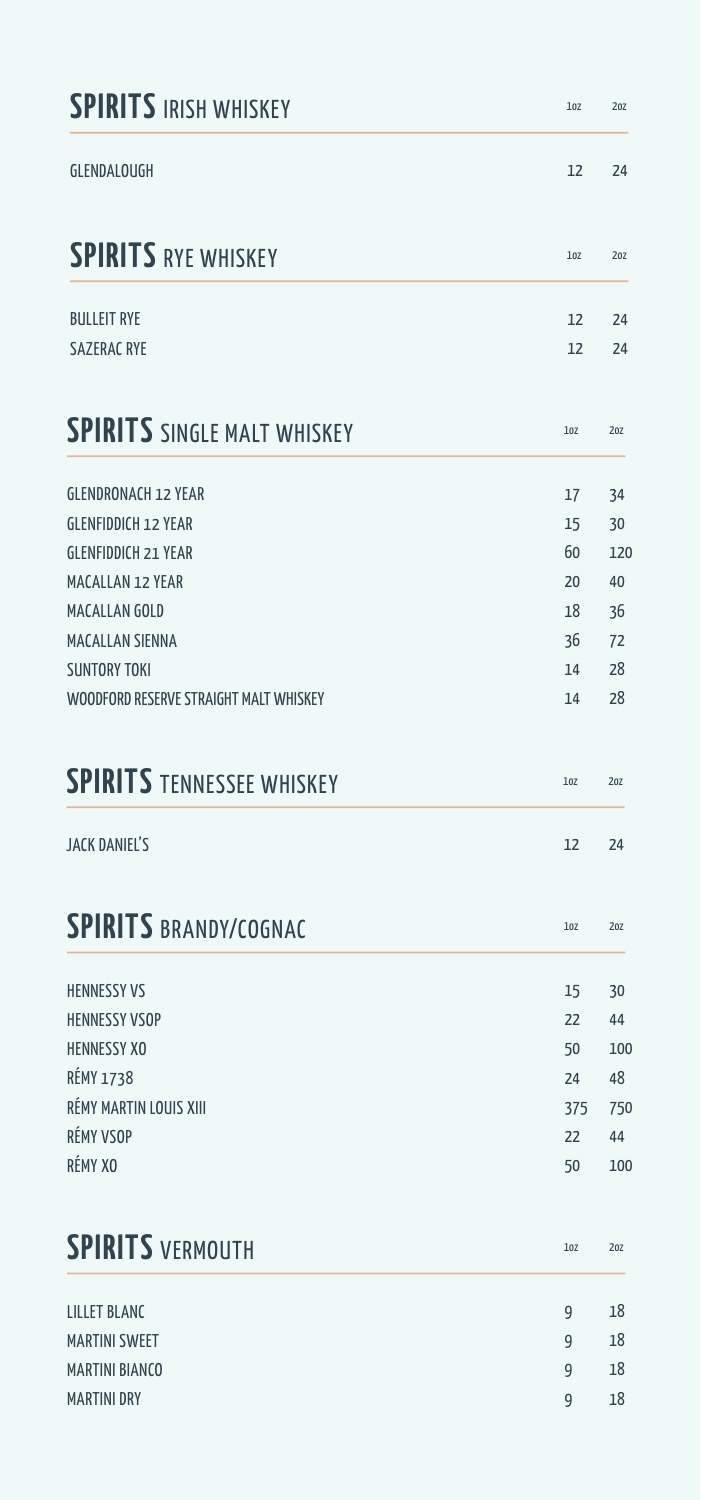# **SPIRITS** LIQUEUR

| <b>AMARETTO</b>          | 10 | 20 |
|--------------------------|----|----|
| <b>ANCHO REYES</b>       | 10 | 20 |
| APEROL                   | 10 | 20 |
| <b>BAILEYS</b>           | 10 | 20 |
| <b>BENEDICTINE</b>       | 11 | 22 |
| <b>CAMPARI</b>           | 10 | 20 |
| <b>COINTREAU</b>         | 10 | 20 |
| <b>DOMAINE DU CANTON</b> | 14 | 28 |
| <b>FERNET BRANCA</b>     | 10 | 20 |
| LUXARDO MARASCHINO       | 10 | 20 |
| <b>ST. GERMAINE</b>      | 14 | 28 |
| <b>BRIOTTET LIQUEURS</b> | 11 | 22 |
|                          |    |    |

1oz 2oz

# **COFFEE**

| AMERICANO                 | 4    |
|---------------------------|------|
| CAPPUCCINO                | 5.50 |
| LATTE                     | 5.50 |
| <b>ESPRESSO</b>           | 3.25 |
| <b>ICED VANILLA LATTE</b> | 6.50 |
|                           |      |

# **LOOSE LEAF TEA**

| - caffeine-free -                                                                                    |   |
|------------------------------------------------------------------------------------------------------|---|
| <b>CITRON CALM</b>                                                                                   | 4 |
| whole chamomile flowers, rosehip, lemongrass, orange peel, licorice root,<br>peppermint, rose petals |   |
| <b>MARRAKESH MINT</b>                                                                                | 4 |
| South-African green rooibos, peppermint, spearmint                                                   |   |
| - caffeinated -                                                                                      |   |
| <b>JASMINE MIST</b>                                                                                  | 4 |
| China green tea, jasmine flowers                                                                     |   |
| EARL GREY CLASSIC                                                                                    | 4 |
| Indian black tea, Ceylon black tea, natural flavors                                                  |   |
| <b>BOLD BREAKFAST</b>                                                                                | 4 |
| Indian black tea                                                                                     |   |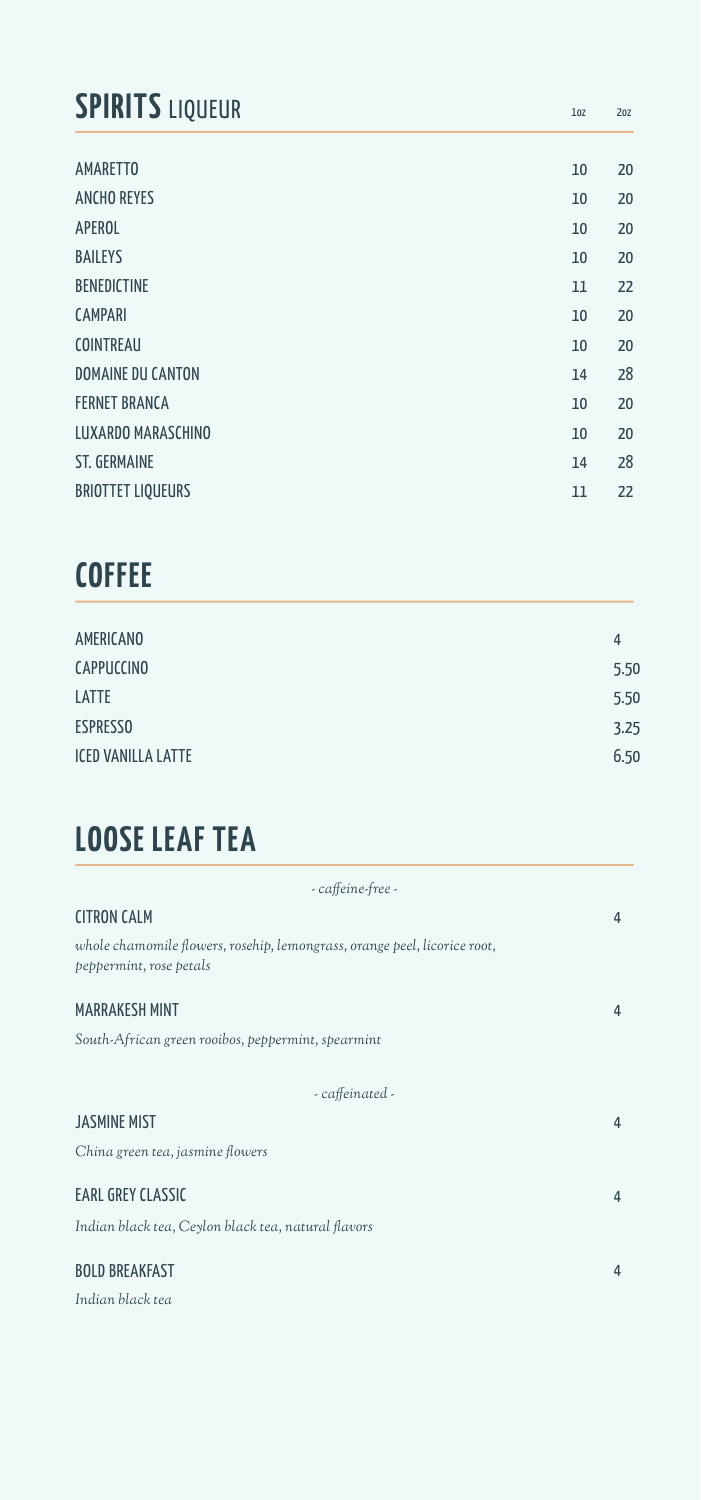# **COLD BEVERAGES** *non-alcoholic*

| FRESH ORANGE JUICE                                                    | 9  |
|-----------------------------------------------------------------------|----|
| FRESH GRAPEFRUIT JUICE                                                | 9  |
| <b>BE CLEAN</b>                                                       | 10 |
| kale, celery, granny smith apple, parsley, romaine lettuce, cucumber, |    |
| dandelion greens, lemon                                               |    |
| <b>BE ACTIVE</b>                                                      | 10 |
| pear, beet, apple, ginger, lemon                                      |    |
| TURMERIC SUNSHINE                                                     | 10 |
| pineapple, apple, orange, turmeric, lime                              |    |
| <b>BRAIN TONIC</b>                                                    | 10 |
| apple, Lemon, maple syrup, MCT oil, Blue Majik, mineral concentrate,  |    |
| ginseng tincture, astragalus tincture, filtered water                 |    |
|                                                                       |    |

# **MOCKTAILS**

#### CARAMEL OASIS

*passion fruit, caramel, lime*

11